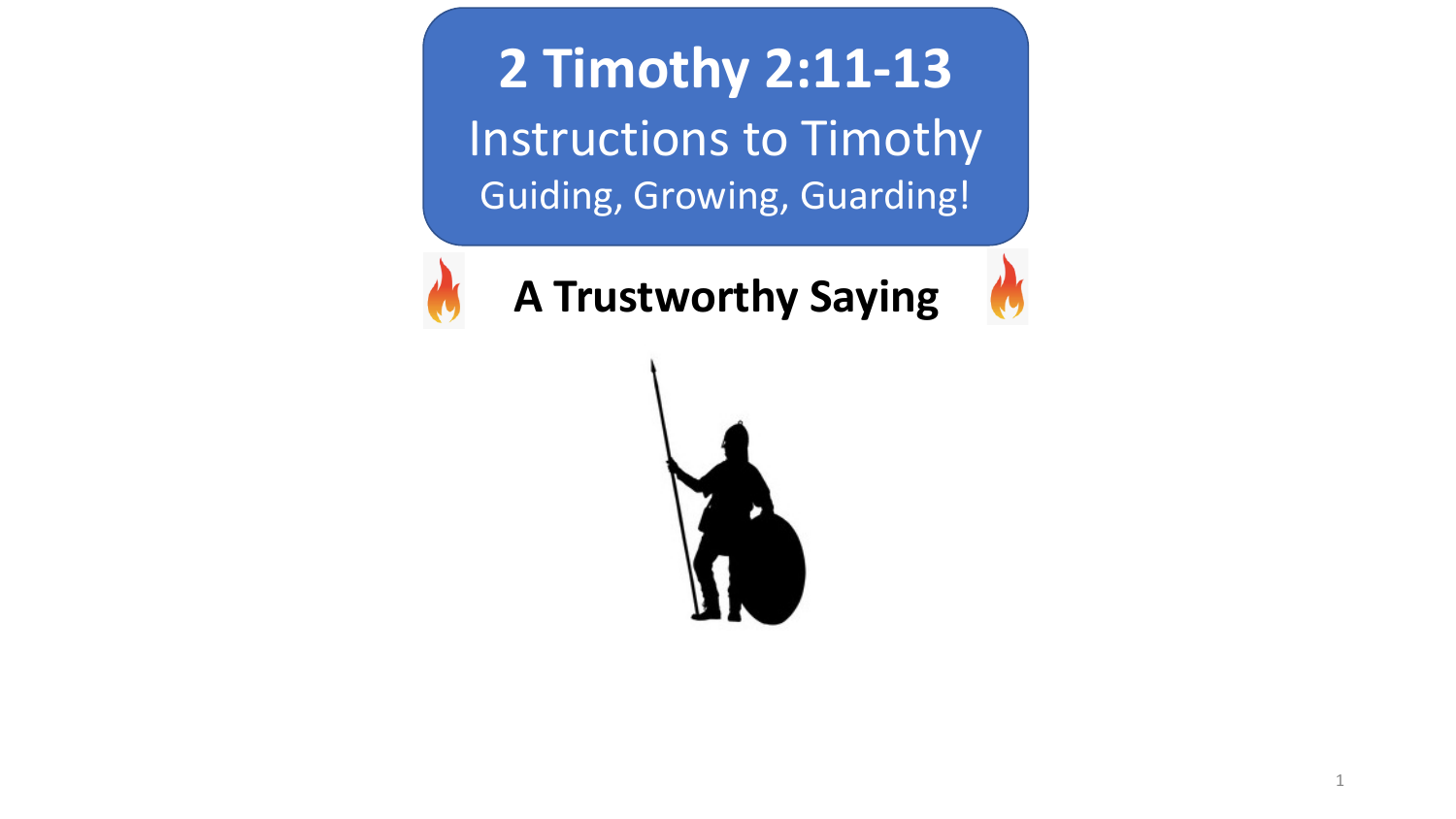Most people in the early church could not read. Public education didn't exist. Perhaps the

wealthiest individuals could pay to have their children tutored, but the average person could not read or write and neither could their children. Today, we take for granted that everyone can read and write. But our modern day public school system in the west is only a brief historical blip in the scope of human history. For thousands of years, reading and writing was a great luxury! Christianity begins with a very particular body of knowledge, and the apostles obviously saw the value of writing that Knowledge down to keep it accurate. They wanted it spelled out to combat the many false narratives that Satan and His willing accomplices were concocting to compete with and replace the truth. But few could read, so in the early church, it was the people that **could** read that would read for everyone!



That was not a readily available source of truth. So the church leaders compensated with creeds and sayings, hymns, containing statements that encapsulated important truths in a clear, concise, and declarative manner. These sayings were a "*here is what makes us Christian*" declaration. (See also 1 Tim. 3:16; Ph'p 2:6-11; Eph. 5:15)

Our text this morning is a good example of an early Christian "saying". This one has four basic pillars, or elements, that would easily find a place in the head and heart of the early Christion, once they heard it, or said it enough times.

*"If we died with Him, we will also live with Him".* This is a direct teaching of Jesus, carried on by the apostles and the Christian pastors and leaders that partnered with them from across the cities and towns Europe and Asia. We obviously do not know who made this clever saying, but we do know where it originates from. **[Mark 8:34-38].** Jesus taught that in order to follow Him, His followers must die – die to themselves. Everything about them much change! **[Galatians 2:20]** 2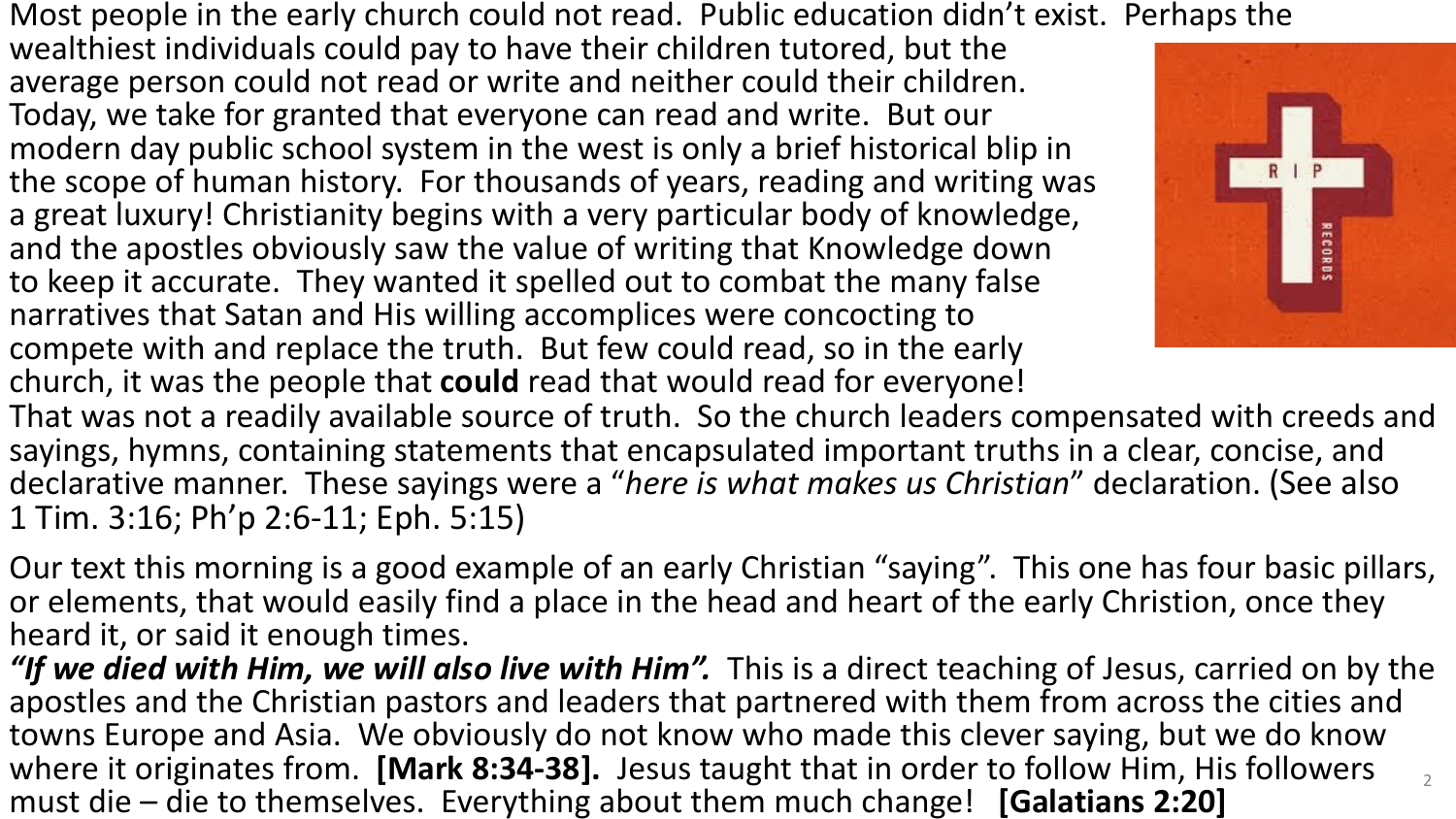Dying to ourselves is part of our salvation process. Many Christians these days do not understand **this** concept, and

neither do they apply it! That is why I continually differentiate a Christian from a Christ-follower! A Christ-follower is a person that has given their life over to Jesus, lock, stock, and barrel – the whole kit-and-caboodal - everything *including* the kitchen sink! Then we become a life-long work in progress – an ongoing work of God! Our job is to turn over our values, priorities, opinions, judgments, choices, and even our emotions, to this God who is busy remolding us into someone who is increasingly resembling His Son Jesus! But for that to happen, our old defining characteristics have to go! It cannot happen without making



room for it to happen! \*It's like moving. You clean out the house, every room,

every closet, the attic, the basement, garage, sheds. It all has to go. And then those spaces get filled up again by the new owner, right? The new owner has the right to fill the house back up with *their* stuff. Likewise, in the life of a Christ-follower, the old furnishings are given up so that they can be replaced by something more compatible with the preferences and the tastes of the new owner, Jesus Christ! Sometimes, cleaning out the house is quick and painless. But there are usually some old furnishings that have been a part of us for a long time and are hard to let go of. So it turns into a back-and-forth tug of war between God and me – until God ultimately wins – or – until I do! But if *I* win, I lose! When He wins, it is not because He ever forces Himself upon me, but because I WANT Him to win! I know when He wills the tug of war, I win! I'm convinced of that! I abhor my own self and admire Him. I covet His life as my own! I have to say here, that this is NORMAL Christianity! This approach to the Christian life is our best assurance of salvation! It is not my claim to having prayed "the sinners prayer" when I was a kid, or at any other time. Neither can some magic ritual do it for me! No, it's when cleaning house begins the process, and then when Jesus' stuff starts showing up in my inner rooms, it is the is proof that Jesus has me – that He is in me, (the new owner), and that I have given Him the title of my life! In that way, my old life is gone – like it's dead – nothing but a dim memory I am dying to my own ego and coming alive to His! It makes a *huge* difference in my approach <sub>3</sub> to,.. well,.. *everything*! Take for instance **[1 John 3:14; 4:16-18].** If this is happening, I will live with Him one day!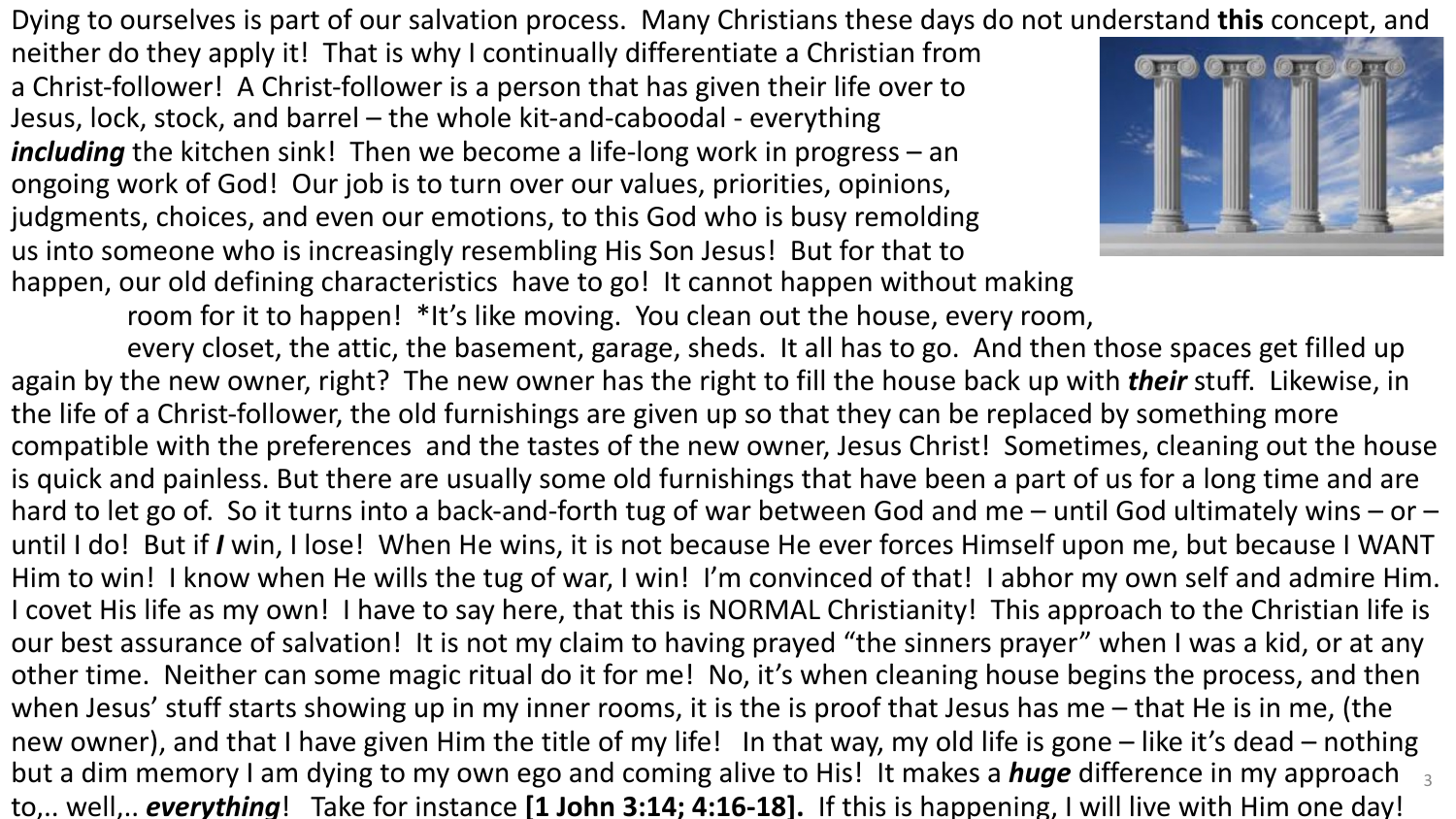The **2nd PILLAR** of this saying is; "*If we endure, we will also reign with Him*". Of course we have to

endure. We have to finish well. You can't start start with Christ and then give Him up when it gets hard to follow Him, or serve Him! More on that in a minute. A key teaching of the apostles (and therefore of Jesus) is that there is an approaching day for this sorry, dark, God-rejecting world, when Jesus will return! And when He physically comes back, He will come with an army of angels. He will no longer be the suffering Servant Savior, but the Conquering King! The earth will resist Him tooth-and-nail! Kings will form alliances, even with their former enemies ("the enemy of my enemy, is<br>
my friend") and they will join forces to make war against this **new and bigger**<br>
threat to their own sovereignty! They want the Creator to do the



go around, and the rain to fall and the sun to shine, and the proper seasons to come and go, but they want to run it! They will die before giving up what they consider their rights! So,.. they die! Jesus comes in judgment,<br>next time, and rebels die! You see, everyone dies! But there is a choice – a real choice with real consequenc or real benefits! A person can either die outside of Christ and under judgment – a nasty, nasty affair – or you<br>can die "in Christ". The person that dies "in Christ" will enter into life eternal with God in His heaven! AND when Christ rules the world, He has promised that we will rule with Him. We will be the government of the rule of God. We will rule with justice and equity, with kindness and consideration, without corruption,<br>cronyism, or self-promotion. Now isn't that a novel idea for a political platform? If we are faithful in serving Christ in this life, He will entrust us with the best jobs in the next life, especially in the New Heaven and New Earth! We all will be employed, but how we are employed seemed based on our faithful service here **T**he **THIRD PILLAR** is "*If we disown Him He will also disown us*". I will say this about that – no one EVER, who has truly been in the possession of Jesus – has disowned Him! Not and meant it! Peter did, remember, outside the trial of Jesus. He didn't mean it. Many have tasted of the goodness of God in Christ, but did not swallow, did not fully surrender – well, there have been a lot of **those** who have disowned, or divorced themselves from Christ! This part of the saying is there simply to remind people to not be one of them! But Christ knows those that are His own from the very beginning and those that are not. He tells us that at harvest time, he will<br>separate **the wheat from the tares** – the real thing from the look-alikes! Doubling down, He says that at the final judgment, he will separate the **sheep from the goats**! Jesus also spoke of those who come before Him the and that the sheep from the goats! Jesus also spoke of those who come before Him the and that for you".<br>And cry 4